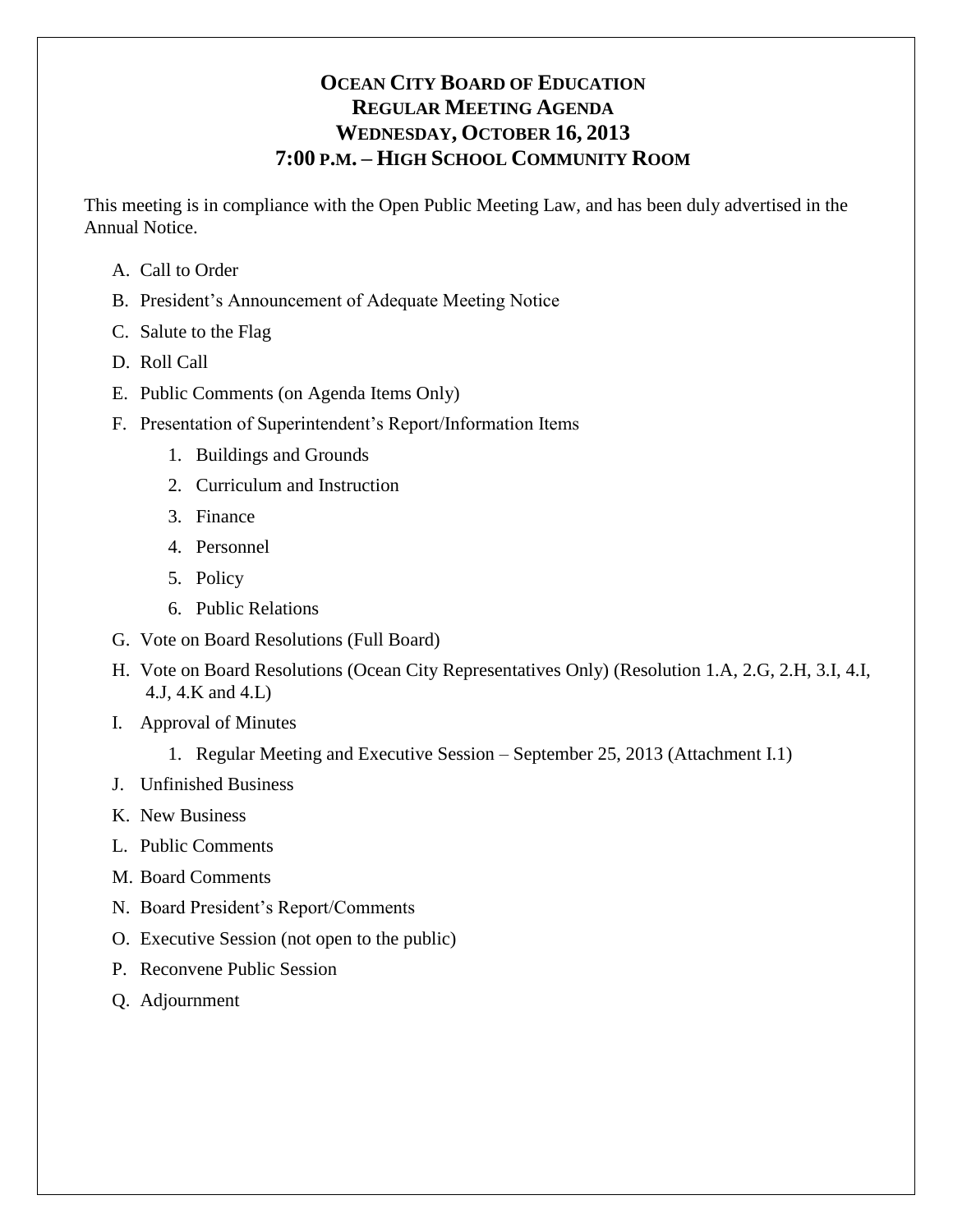#### **OFFICE OF THE**

#### **SUPERINTENDENT OF SCHOOLS**

**TO:** Ocean City Board of Education

#### **FROM: Dr. Kathleen Taylor, Superintendent of Schools**

**RE:** October 16, 2013 Regular Board Meeting

**MOTION:** Based on the recommendation of the Superintendent of Schools, the following resolutions are presented for formal approval by the Board of Education.

#### **1. Buildings and Grounds**

#### A. Use of Facilities **(Ocean City Representatives Only)**

The Board approves the following requests for the use of the High School, Intermediate School and Primary School:

**High School** 

| Requested By:<br>Use:<br>Date/Times:<br>Rooms:<br>Fee: | <b>Ocean City Emergency Management</b><br><b>Cert Training</b><br>November 7, 2013 (Thurs), 7:00PM-10:00PM<br>Classroom E103 and Community Room<br>No charge                                                               |
|--------------------------------------------------------|----------------------------------------------------------------------------------------------------------------------------------------------------------------------------------------------------------------------------|
| Requested By:                                          | Ocean City Junior Wrestling Club                                                                                                                                                                                           |
| Use:<br>Dates/Times:                                   | <b>Junior Wrestling Practices</b><br>November 11, 2013 – March 7, 2014* (Mon-Thurs), 5:45PM-8:00PM<br>*not available: 11/27/13, 11/28/13, 12/23/13-1/1/14; 1/20/14 and 2/17/14<br>as well as during home wrestling matches |
| Room:                                                  | <b>Wrestling Room</b>                                                                                                                                                                                                      |
| Fee:                                                   | No charge                                                                                                                                                                                                                  |
| Requested By:                                          | Upper Township Schools' PTA                                                                                                                                                                                                |
| Use:                                                   | <b>Harlem Wizards Exhibition</b>                                                                                                                                                                                           |
| Date/Times:                                            | January 12, 2014 (Sun), 10:00AM-1:00PM set up                                                                                                                                                                              |
| Rooms:                                                 | January 12, 2014 (Sun), 1:00PM-4:00PM event<br>Main Gym, Boys' Locker Room                                                                                                                                                 |
|                                                        |                                                                                                                                                                                                                            |
| Fee:                                                   | \$1,200.00                                                                                                                                                                                                                 |
| <b>Intermediate School</b>                             |                                                                                                                                                                                                                            |
| Requested By:                                          | Ocean City Junior Wrestling Club                                                                                                                                                                                           |
| Use:                                                   | <b>Junior Wrestling Matches</b>                                                                                                                                                                                            |
| Dates/Times:                                           | Dates for 2014: 1/3, 1/10, 1/24, 1/31 and 2/21 (Fridays), 6:00PM-9:00PM                                                                                                                                                    |
| Room:                                                  | Gym                                                                                                                                                                                                                        |
| Fee:                                                   | No charge                                                                                                                                                                                                                  |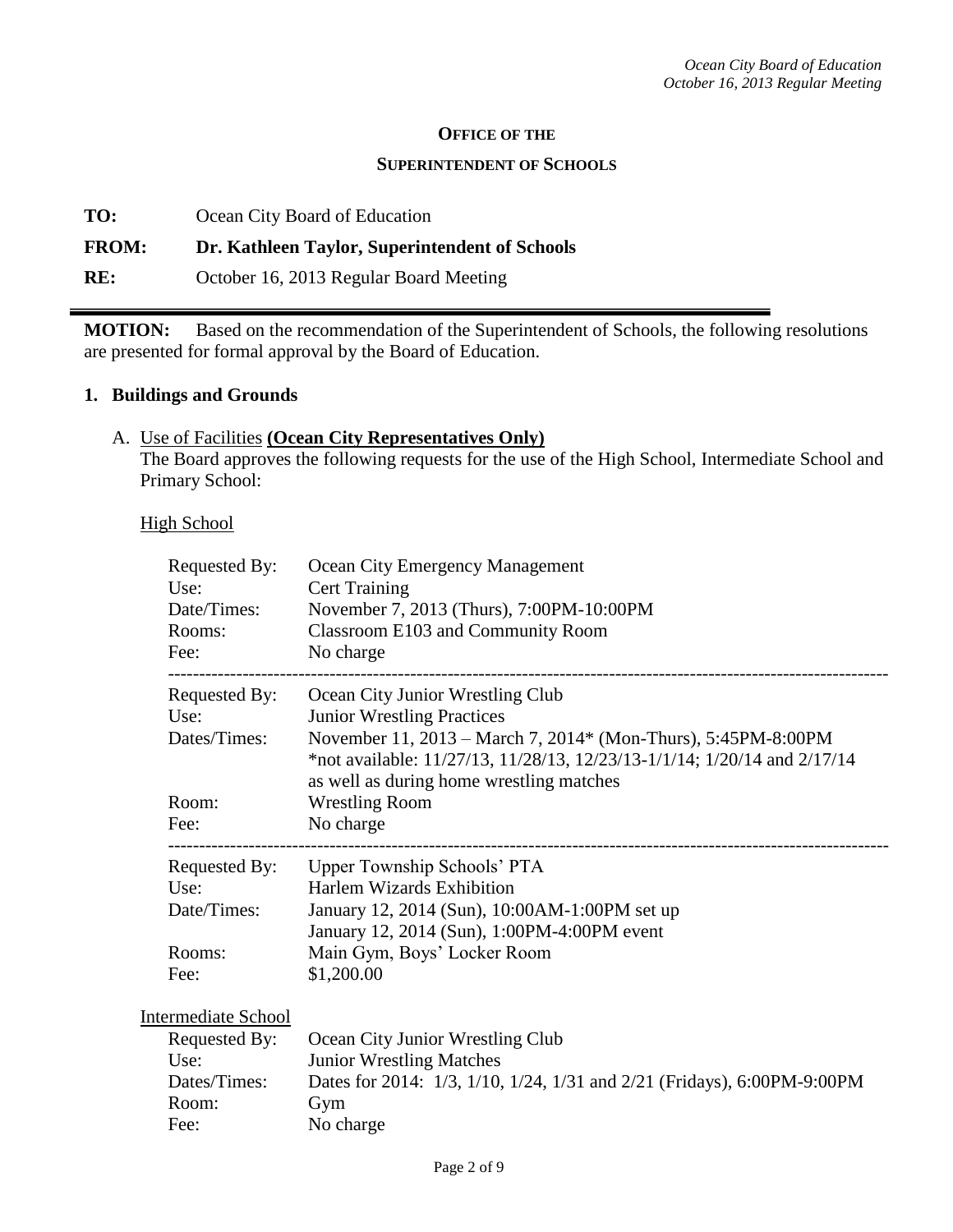| <b>Primary School</b>                          |                    |                                                            |
|------------------------------------------------|--------------------|------------------------------------------------------------|
| Requested By:                                  |                    | North Cape May Girl Scouts Service Unit                    |
| Use:                                           | Craft Night        |                                                            |
| Dates/Times:                                   |                    | November 15, 2013 (Fri), 6:00PM-9:00PM                     |
| Rooms:                                         | Multi-Purpose Room |                                                            |
| Fee:                                           | No charge          |                                                            |
| <b>Informational Items</b>                     |                    |                                                            |
| Fire Drills                                    |                    |                                                            |
| Ocean City High School                         |                    | September 13, 2013                                         |
| Ocean City Intermediate School                 |                    | September 17, 2013                                         |
| Ocean City Primary School                      |                    | September 18, 2013                                         |
| <b>Security Drills</b>                         |                    |                                                            |
| Ocean City High School                         |                    | September 23, 2013                                         |
| Ocean City Intermediate School                 |                    | September 12, 2013                                         |
| Ocean City Primary School                      |                    | September 17, 2013                                         |
|                                                |                    | <b>School Bus Emergency Evacuation Drills (Attachment)</b> |
| Ocean City High School                         |                    | October 8, 2013                                            |
| Ocean City Intermediate School October 9, 2013 |                    |                                                            |
| Ocean City Primary School                      |                    | October 9, 2013                                            |
|                                                |                    |                                                            |

- Discussion
- Buildings and Grounds Committee Report Mr. Oves, Chairperson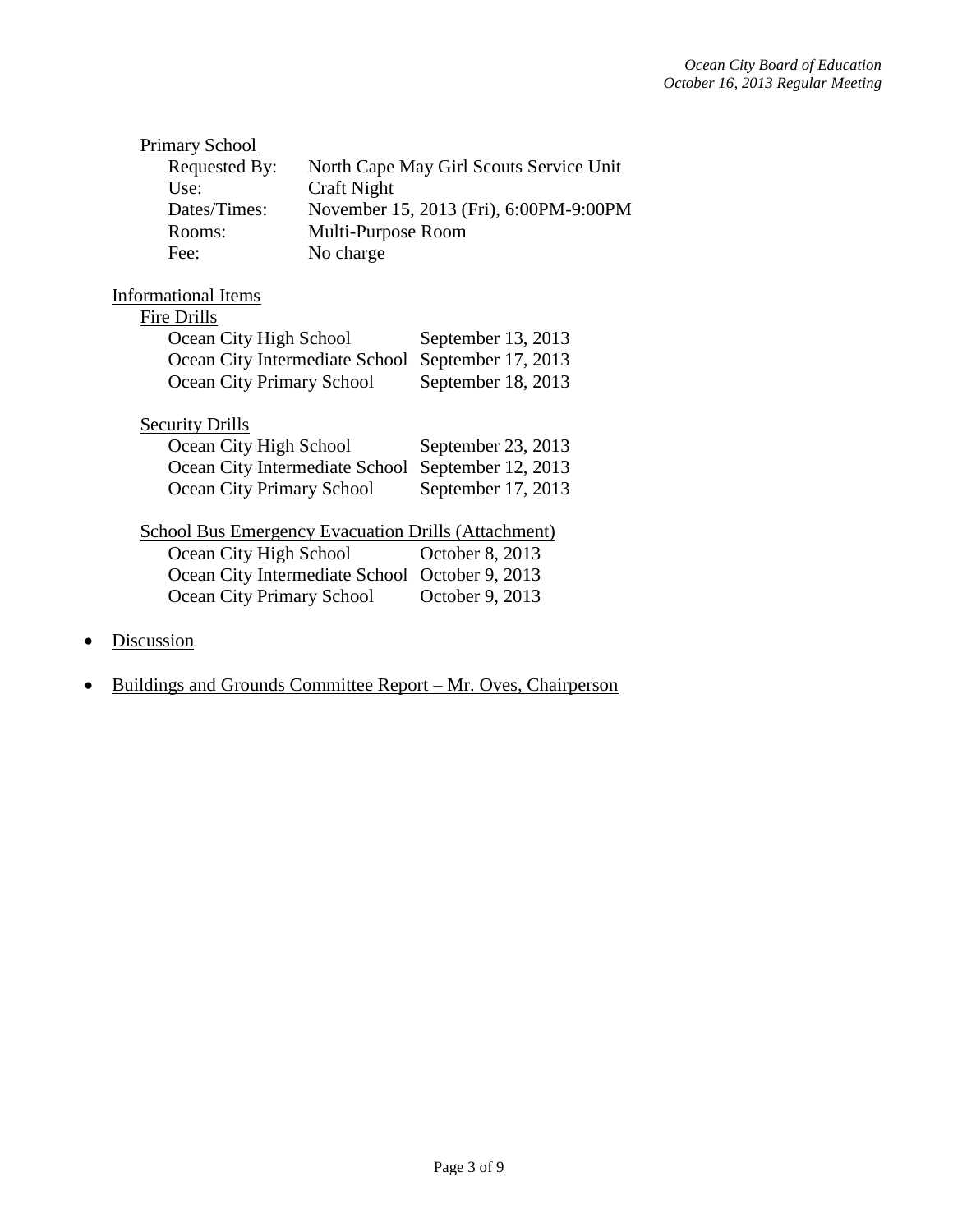### **2. Curriculum and Instruction**

### A. Out of District Placements

The Board approves the following out-of-district student placements for the 2013-14 school year:

|                | Number      | School   | Tuition  |
|----------------|-------------|----------|----------|
| Placement      | of Students | District | Cost     |
| <b>CMCSSSD</b> |             | OC.      | \$33,500 |
| <b>CMCSSSD</b> |             | I IT     | \$33,300 |

B. High School Field Trip Request (Attachment #2.B) The Board approves the attached High School Field Trip list.

- C. Electronic Violence and Vandalism Reporting System (EVVRS) (Attachment #2.C) The Board acknowledges the submission of the attached EVVRS incidents occurring from January 1, 2013 to June 30, 2013 (Report Period 2) to the New Jersey Department of Education.
- D. Textbook Adoption (Attachment #2.D) The Board adopts a new textbook, *Principles of Biology*, Nature 2013, for High School Advanced Placement Biology as required by The College Board.
- E. Revised English Language Arts Curricula (Attachment #2.E) The Board approves the attached revised English Language Arts (ELA) curricula for grades 4-12 that are aligned to the Common Core Standards and the New Jersey Model Curriculum.
- F. Revised Mathematics Curricula (Attachment #2.F) The Board approves the attached revised mathematic curricula for grades 4, 5 and High School mathematics that are aligned to the Common Core Standards and the New Jersey Model Curriculum.
- G. EASE Program and Title I Parent Meetings **(Ocean City Representatives Only)** The Board approves the EASE Program for Title I students in grades K-3 The Program will run from October 21, 2013 to May 9, 2014. The cost of the Program is for 5 teachers @ \$30/hour, not to exceed a total of \$15,000. All expenses will be paid for with Title I funding.
- H. Field Trip Request Intermediate School (Attachment #2.H) **(Ocean City Representatives Only)** The Board approves the attached Intermediate School Field Trip list.

#### Informational Item (Attachments)

Out-of-School Suspension Reports for September 2013. Harassment, Intimidation and Bullying investigation report.

- Discussion
- Curriculum and Student Affairs Committee Report Mr. Bauer, Chairperson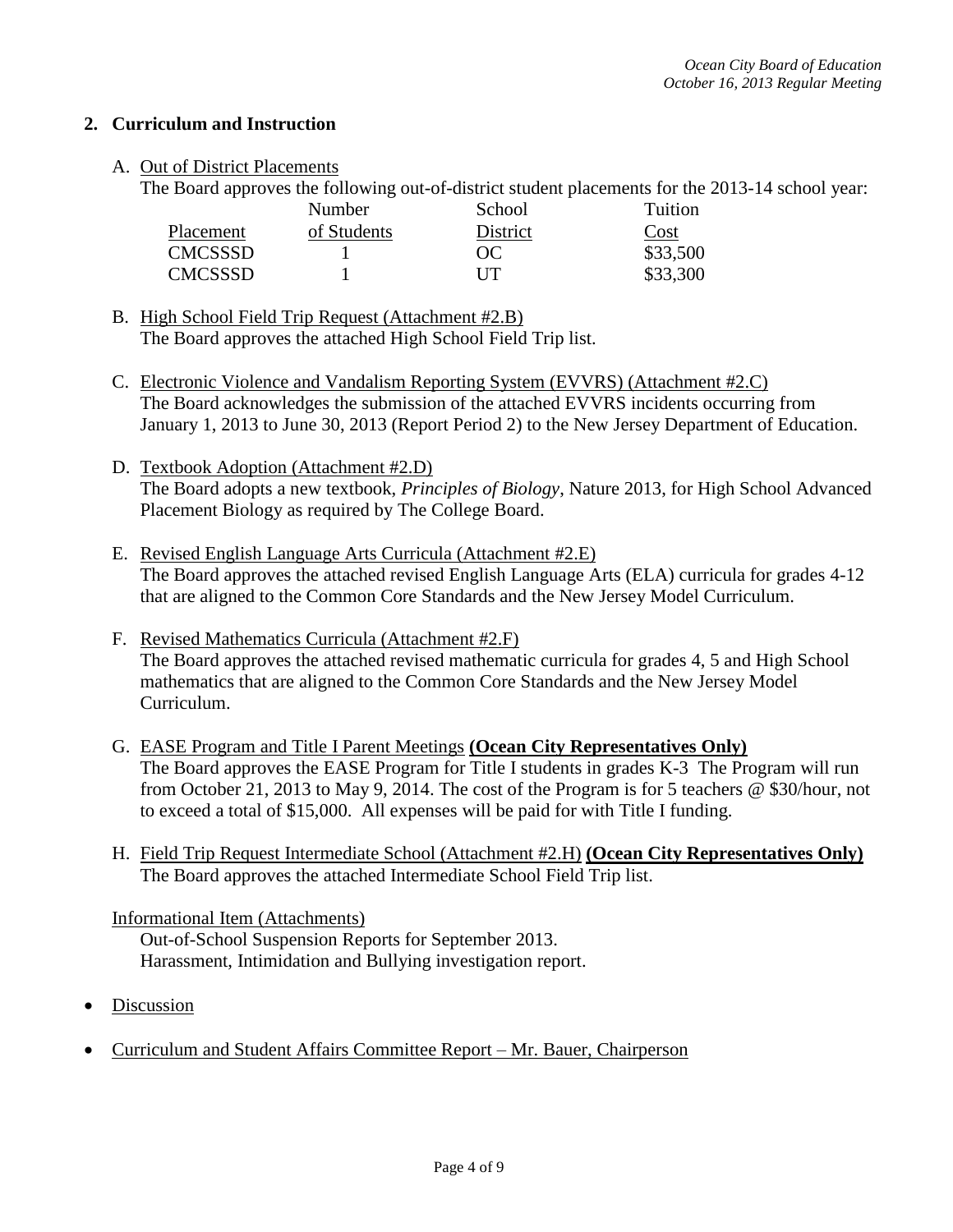## **3. Finance**

- A. Bill List (Attachment #3.A) The Board approves payment of bills for October 2013 in the amount of \$2,485,467.80.
- B. Travel & Expense Reimbursement (Attachment #3.B) The Board approves the October 2013 list of Board of Education Members and School District Staff travel and related expense reimbursements.
- C. Food Service Report (Attachment #3.C) The Board accepts the Food Service Program Monthly Finance Report for September 2013.
- D. Comprehensive Maintenance Plan and Form M-1 (Attachment #3.D) The Board approves the 2013-14 Comprehensive Maintenance Plan and the annual Maintenance Budget Amount Worksheet (Form M-1) and authorizes the School Business Administrator to file the plan and worksheet with the County Office per N.J.A.C. 6A:26A.
- E. IDEA Fiscal Year 2014 Grant Acceptance The Board approves the acceptance of the IDEA fiscal year 2014 grant funds in the following amounts:

IDEA Basic \$421,359 IDEA Preschool \$ 13,315

F. Tuition Contract Agreement

The Board approves the 2013-14 Tuition Contract Agreement with the Woodstown-Pilesgrove Regional School District Board of Education for one grade 12 student placed in a foster resource home and attending Woodstown High School in the amount of \$11,762.

- G. Insurance settlement (Attachment #4.G) The Board approves the attached Confidential Settlement Agreement and Release with ACE American Insurance Company.
- H. Resolution Appointing Mark Ritter, Interim Business Administrator, as the Qualified Purchasing Agent (Attachment #3.H)

The Board approves the resolution appointing Mark Ritter, Interim Business Administrator, as the Ocean City Board of Education Qualified Purchasing Agent November 1, 2013 through December 13, 2013 in accordance with the provisions of N.J.S.A. 18A-1 et. seq.

- I. Donation **(Ocean City Representatives Only)** The Board accepts a donation from the Ocean City PTA in the amount of \$79.95 for the Intermediate School to purchase an online mock election for the NJ Governor's election.
- Discussion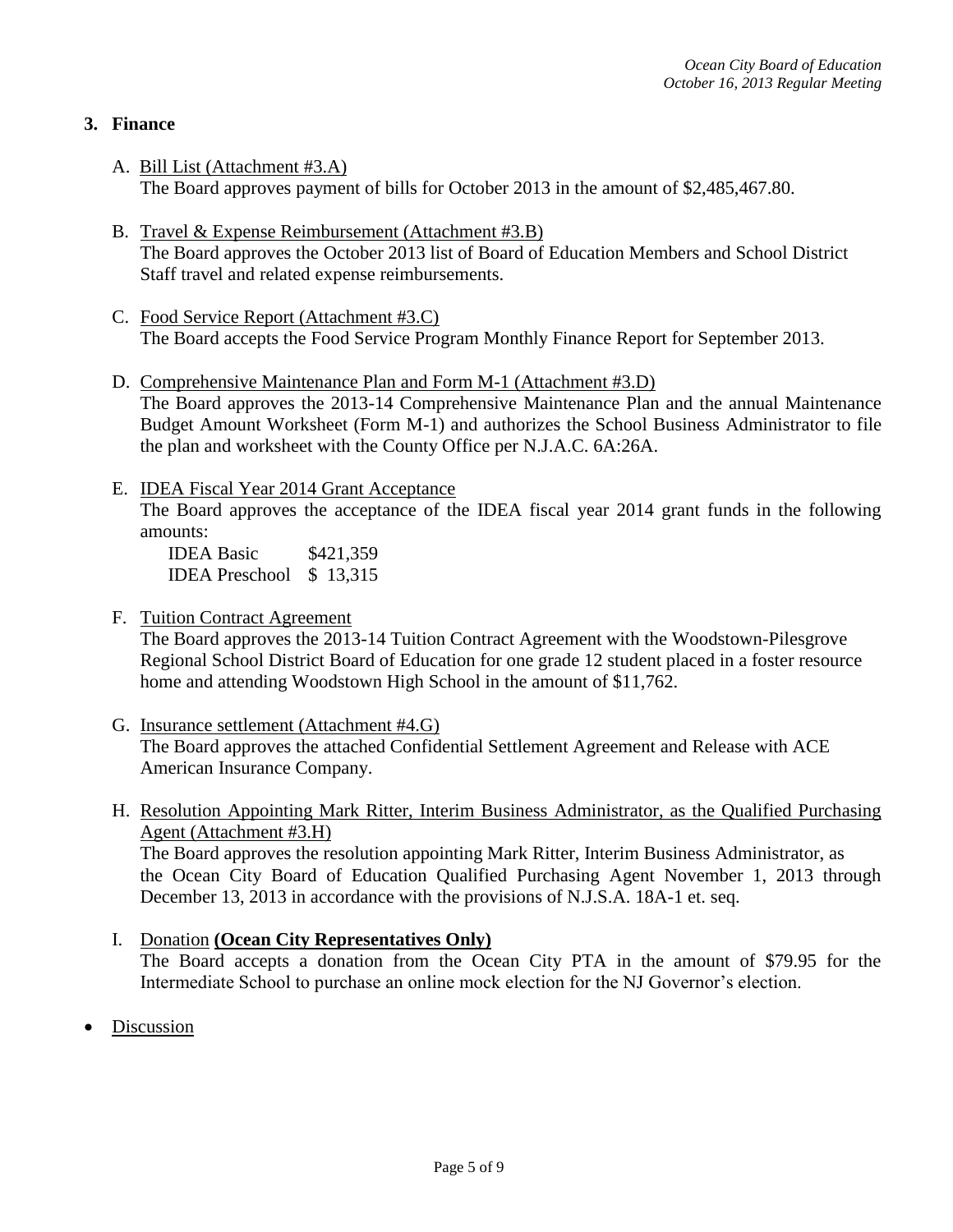## **4. Personnel**

- A. Substitutes (Attachment #4.A) roll call vote The Board approves the attached, criminal history approved/HIB trained substitutes, for the 2013-14 school year.
- B. High School Coaches and Stipends\* (Attachment #4.B) roll call vote The Board approves the attached High School coaches and stipends for the 2013-14 school year.
- C. High School Co-Curricular Activity Sponsors and Stipends\* roll call vote The Board approves the following High School co-curricular activity sponsors and stipends for the 2013-14 school year:

Ashley Schmid, Key Club advisor, \$1,746\*, step 1 Debra Cathcart, Peer Mediation co-advisor, \$873\*, ½ of step 1 Nicole McMaster, Peer Mediation co-advisor, \$873\*, ½ of step 1

- D. Revised Leave of Absence District Certificated Staff (Attachment #4.D) roll call vote The Board approves employee #2419, a revised paid leave of absence, effective October 2, 2013 through November 12, 2013 and an FMLA unpaid leave of absence, effective November 13, 2013 through February 13, 2014, returning to work on February 14, 2014.
- E. Change in Assignment Supportive Staff roll call vote The Board approves the change in assignment for Deborah Kafkalas, from part-time High School food service worker to full-time High School food service worker, at step 1\*, \$15,332\* (pro-rated), effective October 21, 2013.
- F. Certificated Staff New Employment School Business Administrator/Board Secretary (Attachment #4.F) – roll call vote Pending the Executive County Superintendent's approval, the Board approves the contract and employment of Pasquale Yacovelli, School Business Administrator/Board Secretary, effective on or before December 16, 2013 through June 30, 2014, at a salary of \$137,500 (pro-rated), with additional shared services stipends of \$3,500 (pro-rated) for Corbin City School District and \$10,000 (pro-rated) for Sea Isle City School District.
- G. Revised Employment Interim Business Administrator/Board Secretary (Attachment #4.G) roll call vote

The Board approves the extension of Mark Ritter, Interim Business Administrator/Board Secretary's employment, effective November 1, 2013 through on or before December 13, 2013, at \$450.00 per diem for 3-5 days per week on an as needed basis.

H. Supportive Staff New Employment – roll call vote The Board approves Mari-Anne Segich, High School part-time food service worker, effective November 1, 2013 through June 30, 2014, at step 1, \$9,966\* (pro-rated).

\*pending negotiations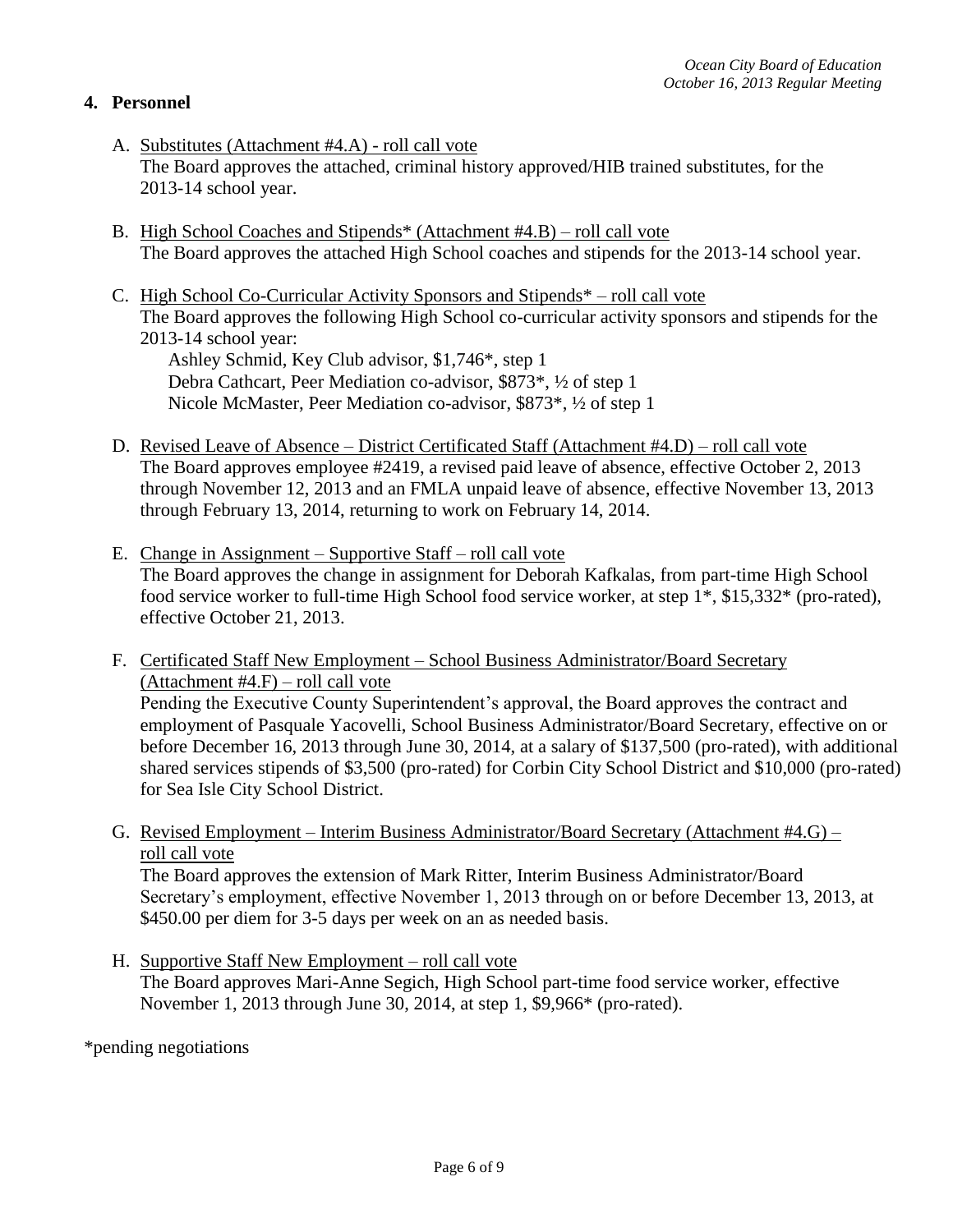I. Intermediate School Co-Curricular Activity Sponsors and Stipends\* – roll call vote **(Ocean City Representatives Only)**

The Board approves the following Intermediate School co-curricular activity sponsors and stipends for the 2013-14 school year:

Megan Maczonis, yearbook co-advisor, \$1,336.50\*, ½ of step 1 Cholehna Weaver, yearbook co-advisor, \$1,336.50\*, ½ of step 1

- J. Certificated Staff Retirement roll call vote **(Ocean City Representatives Only)** The Board accepts with deep regret the retirement of Lucy Masi, Intermediate School Teacher of Spanish, effective as of January 1, 2014.
- K. Leave of Absence Primary School Certificated Staff (Attachment #4.K) roll call vote **(Ocean City Representatives Only)**

The Board approves employee #0733, a paid leave of absence, effective November 5, 2013 through January 22, 2014, returning to work on January 23, 2014.

L. Primary School EASE Before-School Program Teachers (Attachment #4.L) – roll call vote **(Ocean City Representatives Only)**

The Board approves the attached Primary School EASE Before-School Program teachers at a stipend of \$30 per hour. Program is funded by Title 1 – No Child Left Behind (NCLB), total program not to exceed \$15,000.

\*pending negotiations

- Discussion
- Negotiations Committee Report Mr. Joseph Clark, Chairperson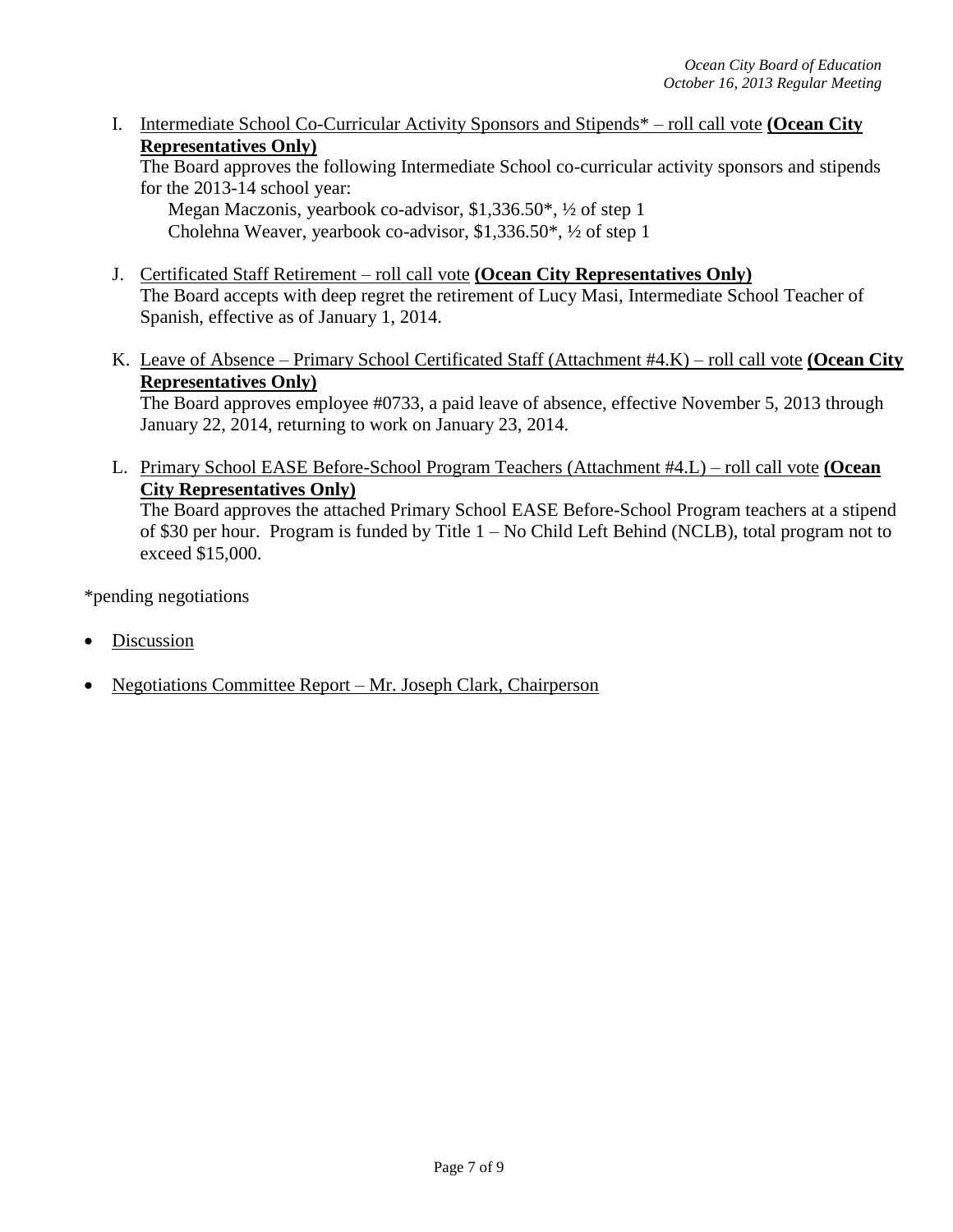## **5. POLICY**

A. Policies – 2nd Reading (Attachment #5.A)

The Board approves the following replacements, additions and or deletions to the Board Policy and/or Regulation Manuals.

- 1. Delete Policy 1522 School-Level Planning (M)
- 2. New Policies

3144.12 Certification of Tenure Charges – Inefficiency (M)

- 3144.3 Suspension Upon Certification of Tenure Charge
- B. Policies 1st Reading (Attachment #5.B)

The Board approves the following replacements, additions and or deletions to the Board Policy and/or Regulation Manuals.

- New Policies
	- 3372 Teaching Staff Member Tenure Acquisition
	- 3373 Tenure Upon Transfer or Promotion
	- 7523 School District Provided Technology Devices To Pupils

### C. QSAC District Performance Review (Attachment #5.C)

The Board approves the accuracy and submission of the attached New Jersey Quality Single Accountability Continuum (QSAC) District Performance Review (DPR) for the 2013-14 school year for the following categories to the New Jersey Department of Education:

- 1. Instruction and Program
- 2. Fiscal Management
- 3. Governance
- 4. Operations
- 5. Personnel

#### D. QSAC Statement of Assurance (Attachment #5.D)

The Board approves the accuracy and submission of the attached New Jersey Quality Single Accountability Continuum (QSAC) Statement of Assurance (SOA) for the 2013-14 school year for the following categories to the New Jersey Department of Education:

- 1. Instruction and Program
- 2. Fiscal Management
- 3. Governance
- 4. Operations
- 5. Personnel
- Discussion
- Policy Committee Report Mrs. Tiffany Prettyman, Chairperson